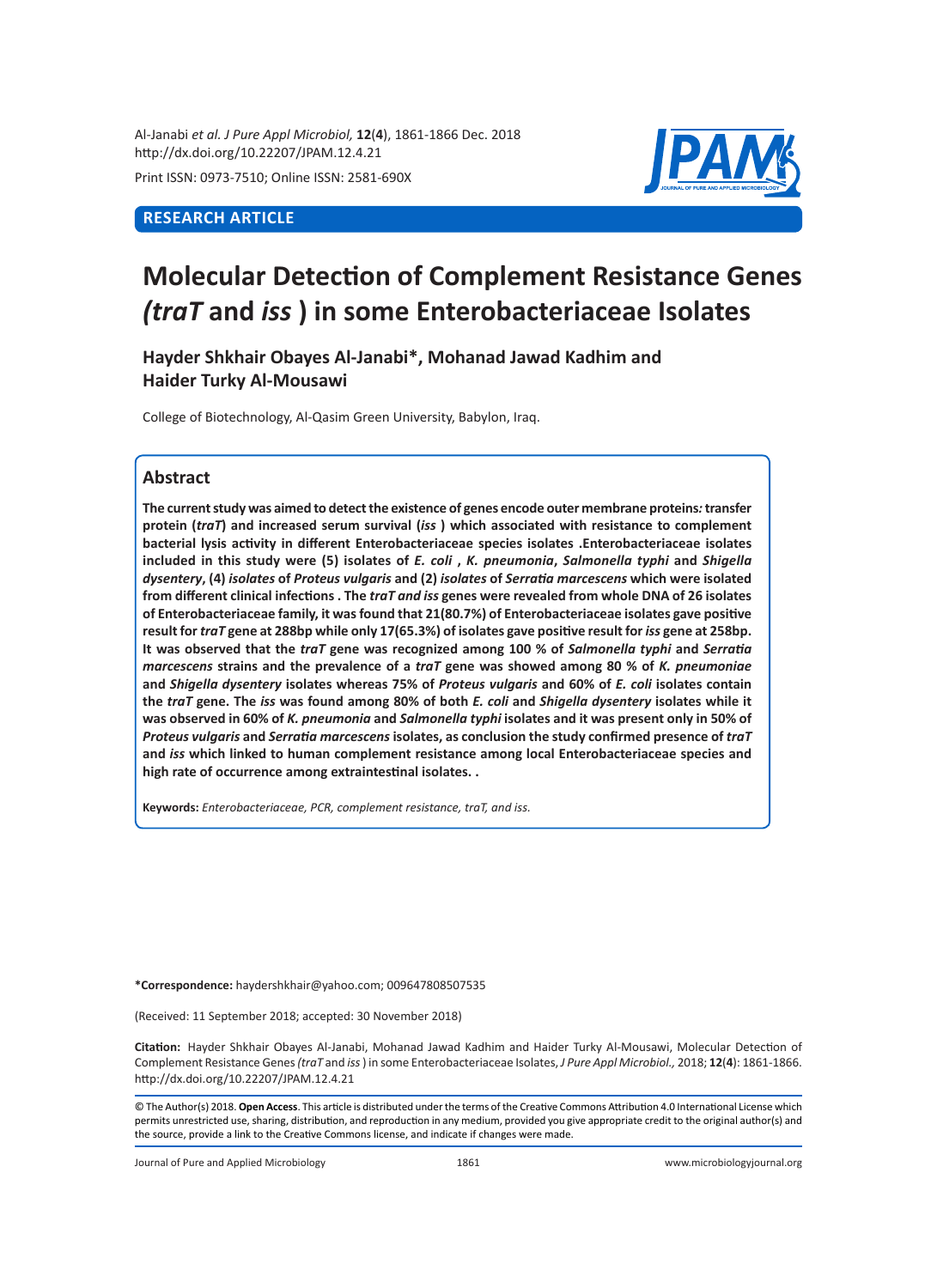#### **INTRODUCTION**

The Enterobacteriaceae family contains a large number of species that are causes for most common infections like nosocomial infections, urinary tract and wound infections, pneumonia, meningitis and septicemia (Ruiz *et al*., 2002). The pathogenicity of this group is due to several factors include adhesins, hemolysin secretion, serum resistance and biofilm creation . Also, it is probable that the genotypes and phylogenetic origin of Enterobacteriaceae varies according to geographical areas (Johnson *et al*., 2002 and Martý´nez *et al*., 2006). Outer membrane proteins (OMPs) are a group of proteins exist in the outer membrane of Gram-negative bacteria. These proteins preserve the bacteria in a aggressive environment and also assistance in a number of activities including moving of solute through the impassable outer membrane and signal transduction .These proteins are also complicated in connection and invasion of the bacteria (Koebnik *et al*., 2000). OMPs have different functions in the activation of the immune system of the host, such as resistance against antimicrobial peptides and activation of dendritic cells (Jeannin *et al*.,2000). Resistance to the bactericidal action of complement is a distinctive of all gram-negative bacteria that cause septicemia (Joiner, 1988). OMPs of some Gram-negative strains are possibly related with the sensitivity to the bactericidal action of complement (Futoma-Koloch *et al*., 2006). Previously the role of OMPs in resistance to bactericidal activity of complement was confirmed in *S. typhimurium* and *Y enterocolitica*, *K. pneumoniae P. mirabilis* (Heffernan *et al*.,1994, Alberti *et al*.,1996 and Kaca *et al*.,2009). The bactericidal activity of complement is acquired by the transfer protein called *traT* which was showed in other studies in *E. coli, Salmonella, Shigella*  and *Klebsiella* strains (Montenegro *et al*., 1985, Fernandez-Beros *et al*., 1990 and Wu *et al.*, 2007). The increased serum survival protein (*iss*)

has an action in defense to serum complement (Nolan *et al*.,2003). The *iss* has been known for its activity in virulence of extraintestinal pathogenic *Escherichia coli* strains (ExPEC) (Hassan, 2011). The *iss* gene is recognized as one of the most common virulence genes in extraintestinal pathogenic strains in poultry (Badouei *et al*., 2015). The occurrence of immune resistance among Enterobacteriaceae family was a cause to study the prevalence of genes associated with serum resistance among Enterobacteriaceae isolates in Babylon province as an indicator for appearance of resistance of Enterobacteriaceae infections .

#### **MATERIALS AND METHODS Isolation and Identification**

Twenty-six clinical isolate of *Enterobacteriaceae* were collected from different clinical sources (urine , blood, stool and sputum) from patients in Al-Hilla teaching hospital /Babylon province during the period from November 2017 to March 2018. Specimens were cultured on selective media and recognized by biochemical tests as mentioned by forbes *et al*., 2007. Identification was confirmed by the automated method Vitek-2 system (BioMérieux, France).

### **Genetic detection of Virulence genes**

The conventional PCR technique was used for recognition of virulence genes include (*traT* and *iss*).

#### **Extraction of Bacterial DNA**

The whole bacterial DNA was extracted from bacterial isolates by using Genomic DNA Mini Bacteria Kit that provided by the company (Geneaid, UK). The DNA solution was stored at -20°C till used in PCR.

#### **PCR Amplifications**

Recognition of virulence genes in *E*. *coli* ,*Klebsiella pneumonia*, *Shigella dysenteriae*, *Serratia marcescens*, *Salmonella typhi*, *Proteus vulgaris* isolates was achieved by amplifying conventional PCR. The PCR primers were provided by (Macrogen company, Korea). The product size and sequences of the PCR primers are showed in Table 1.

#### **RESULTS**

#### **The distribution of bacterial genes according to the site of infection**

A total of 26 Enterobacteriaceae isolates were isolated from different clinical cases and were diagnosed by using vitek -2 system , the number each isolates were (5) *E*.*coli*, (5) *K.pneumoniae*, (5) *Salmonella typhi*, (5) *Shigella dysentery*, (2) *Serratia marcescens* and (4) *Proteus vulgaris*. The prevalence of *traT* and *iss* genes was 100% in both of respiratory and intestinal isolates while the percent of *traT* and *iss* genes in blood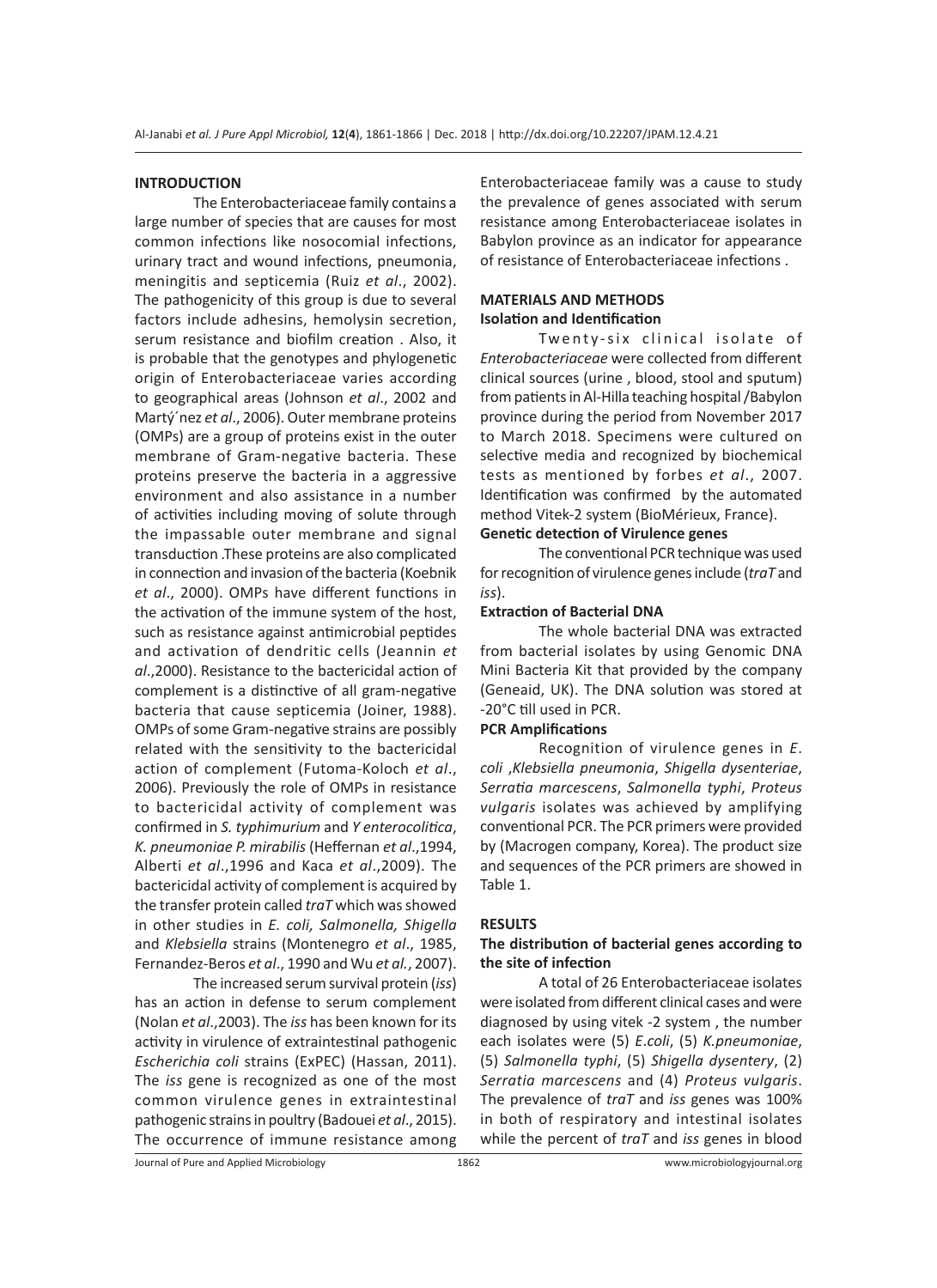| <b>Table 1.</b> The size and sequences or primers asculin carrent study |   |                                 |           |                                   |  |  |  |  |
|-------------------------------------------------------------------------|---|---------------------------------|-----------|-----------------------------------|--|--|--|--|
| Gene<br>name                                                            |   | <b>Primer Sequence</b>          | size (bp) | References                        |  |  |  |  |
| Iss                                                                     | F | <b>GGCAATGCTTATTACAGGATGTGC</b> |           |                                   |  |  |  |  |
|                                                                         | R | <b>GAGCAATATACCCGGGCTTCC</b>    | 258       | (Hassan, 2011)                    |  |  |  |  |
| traT                                                                    |   | GGTGTGGTGCGATGAGCACAG           |           |                                   |  |  |  |  |
|                                                                         | R | CACGGTTCAGCCATCCCTGAG           | 288       | (El Fertas-Aissani, et al., 2013) |  |  |  |  |

**Table 1.** The size and sequences of primers used in current study

isolates were 100% and 50%, respectively whereas the prevalence of virulence genes in blood culture isolates which have (68.7%) and the occurrence of *traT* and *iss* genes observed in UTI isolates was 80 % and 60%, respectively (Table 1). The virulence-associated phenotypes including complement resistance, adhesion and invasion, and maintenance within macrophages in *S. typhimurium* have been caused by different members of OMPs group (Pulkkinen and Miller ,1991 and Heffernan *et al*., 1994). The contribution of OMPs has been showed in bacterial serumresistance by their inactivation of complement at the C3, C9, and C5b-9 steps (Wooley *et al*., 1993 and Biedzka-sarek *et al*., 2005). The *iss* gene was first recognized in a human septicemic *E. coli* strain (Nolan *et al*.,1992). The *iss* and *traT* genes were present among 95.5% and 86.4% of *E.coli* strains of blood infections and only among 68.8 % and 43.8% of the intestinal infections , respectively (Fernandez-Beros *et al*., 1990), this result is comparable with the current study. The occurrence of the *iss* gene was higher in tissue isolates that clarify the role of this protein in pathogenesis of a vain pathogenic *E*.*coli* APEC strains (Nolan *et al*.,

**Table 2.** The dissemination of genes among bacterial isolates according to the site of infection.

| Source of isolates       | $traTn(\%)$ | $issn(\%)$ |
|--------------------------|-------------|------------|
| Respiratory infections   | 2/2         | 2/2        |
|                          | (100%)      | (100%)     |
| Intestinal infections    | 7/10        | 7/10       |
|                          | (70%)       | (70%)      |
| <b>Blood</b>             | 4/4         | 2/4        |
|                          | (100%)      | (50%)      |
| Urinary tract infections | 8/10        | 6/10       |
|                          | (80%)       | (60%)      |
| Total                    | 21/26       | 17/26      |
|                          | (80.7%)     | (65.3%)    |
|                          |             |            |

1992 and Johnson *et al*., 2008a). The *traT* genes were existent in most of the ETEC *E.coli* strains, this is may be due to ColV plasmids that are capable to transmission fully among varied *E. coli* strains, giving these strains some virulence-related characteristics (Fernandez-Beros *et al*., 1990).

#### **Molecular detection of virulence factors genes among Enterobacteriaceae isolates.**

The *traT* and *iss* genes which encoded important virulence factors that are linked with human serum resistance were genetically scanned by using PCR technique for recognition of the existence of these genes in 26 isolates of Enterobacteriaceae family, it was found that 21(80.7%) of Enterobacterial isolates were contained *traT* gene at 288bp while only 17(65.38%) of isolates were contained *iss* gene at 258bp. A group of outer membrane protein (OMP) genes has been documented in the Enterobacteriaceae species including *Escherichia coli, Shigella flexneri, Salmonella typhimurium, Klebsiella pneumoniae, Serratia marcescens, Proteus vulgaris, Proteus mirabilis,* and *Providencia stuartii*. One or two peptidoglycan-associated main outer membrane proteins were found in all studied strains (Hofstra *et al*.,1980). The current data approved with other study which detect the commonness of *traT* in Gram negative bacteria, particularly *E. coli, Salmonella, Shigella* and *Klebsiella,* It was showed in a higher percentage among the *E. coli* strains isolated from the blood stream of patients with bacteremia /septicemia or from feces of patients with gastrointestinal infections (50-70%) while the incidence of *traT* in strains isolated from cases of urinary tract infections was variable (Montenegro *et al*.,1985).

The PCR result observed in Figure 1 shows that 100 % of *Salmonella typhi* and *Serratia marcescens* isolates gave positive result for *traT* gene. OMPs has significant role in pathogenesis

Journal of Pure and Applied Microbiology 1863 www.microbiologyjournal.org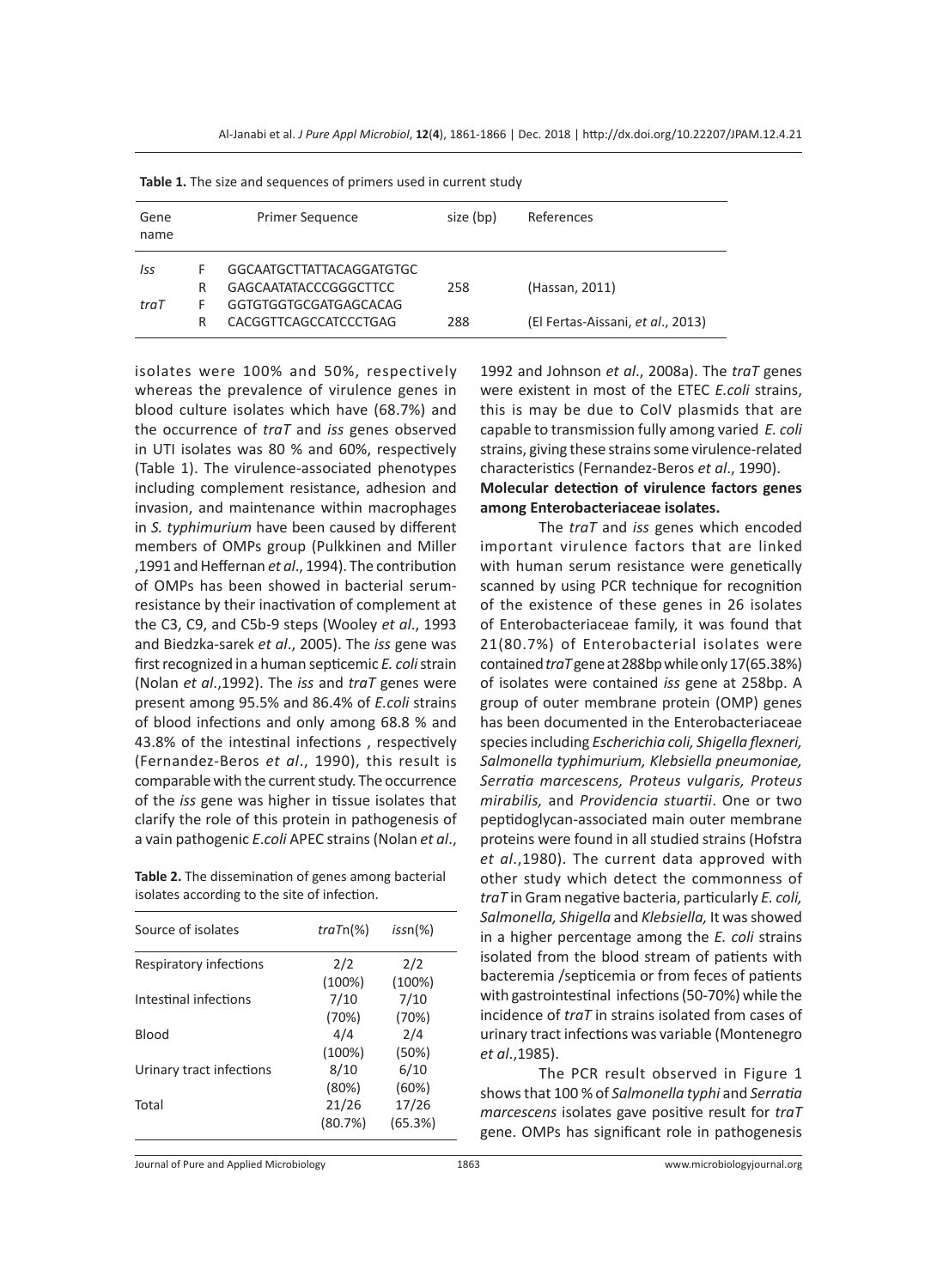of *S. typhimurium* and *Y enterocolitica* (Heffernan *et al*.,1994).

In the current study *traT* gene was identified in 80% *K. pneumoniae* and *Shigella dysentery* isolates, this result compatible with other study which found that *traT* gene was detected in (78.5%). of *K. pneumoniae* (Wasfi *et al*., 2016) while Kuo *et al*., 2017 (Kus *et al*., 2017) detected *traT* gene in 11.3% of *K.pneumonia* isolates. 75% and 60% of *E. coli* and *Proteus* isolates were positive for *traT* gene, respectively (Fig. 1), this result parallel with other study by Wooly *et al*., 1993 who showed that 57.1% of *E.coli* isolates were contained *traT* gene and Wu *et al*., 2007 showed presence of *traT* genes in most of the *E.coli* O149 isolates. Fernandez-Beros

| <b>Species</b>       | Number | traTn $(%)$  | issn $(%)$    |
|----------------------|--------|--------------|---------------|
| E.coli               | 5      | 3/5(60%)     | 4/5(80%)      |
| Klebsiella pneumonia | 5      | 4/5(80%)     | 3/5(60%)      |
| Salmonella typhi     | 5      | 5/5(100%)    | 3/(60%)       |
| Shigella dysentery   | 5      | 4/5(80%)     | 4/5(80%)      |
| Proteus vulgaris     | 4      | 3/4(75%)     | 2/4(50%)      |
| Serratia marcescens  | 2      | 2/2(100%)    | 1/2(50%)      |
| Total                | 26     | 21/26(80.7%) | 17/26(65.38%) |
|                      |        |              |               |

**Table 3.** The occurrence of virulence factors genes among bacterial species.

*et al*.,1990 showed that the *iss* and *traT* genes were existent among 95.5 % and 86.4 % of the *E.coli* blood isolates and only among 68.8 % and 43.8 % of the intestinal isolates, correspondingly. Previously it was described a ColV plasmid, among *E.coli* isolates from blood and intestinal sources, ColV plasmids confer *Escherichia coli* with some virulence genes including *iss* and *traT* (Aguero *et al*., 1984 and Skyberg *et al.,*2008). ColV plasmids are capable to transmission completely among diverse *E. coli* strains, providing those strains with several virulence-linked features (Fernandez-Beros *et al*., 1990).

The occurrence of *iss* gene product at 258 bp in *E. coli* and *Shigella dysentery* isolates was 80% while it was 60% among *K*. *pneumonia* ,*Salmonella typhi* isolates and 50% of *Proteus vulgaris* and *Serratia marcescens* isolates as showed in Fig. 2. This result comparable with a study of Badouei *et al*., 2015 who found that the occurrence of the *iss* gene in a vain *E.coli* strains was 90.3% in the septicemic isolates and 64.3% among cecal isolates and also approved with a study of Vaz *et al*., 2017 who observed the occurrence of *iss* gene was ranged from 75 to 91% among the ExPEC strains and was ranged from 49 to 57% among the fecal



**Fig. 1.** Agarose gel electrophoresis image that shown the PCR product of a virulence factor gene (*traT*) at (258bp) in different bacterial isolates. Where M: Marker (2000-100bp), lane (1-5) *E*. *coli*, lane (6-10) *K*. *pneumonia* , lane (11-15) *Salmonella typhi*, lane (16-20) *Shigella dysentery* , lane (21-22) *Serratiamarcescens* and lane (23-26) *Proteus vulgaris*.

Journal of Pure and Applied Microbiology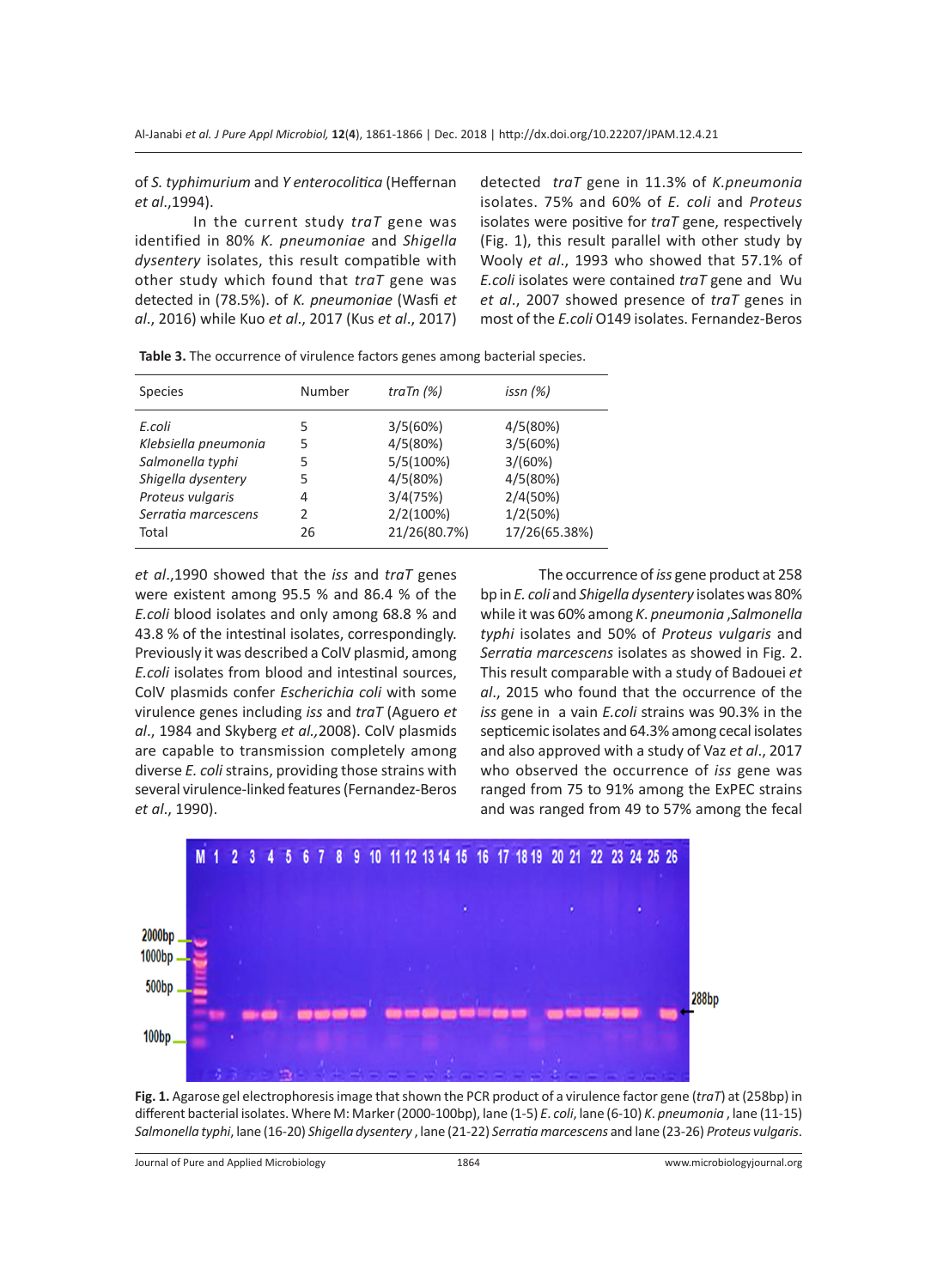

**Fig. 2.** Agarose gel electrophoresis image that shown the PCR product of a virulence factor gene (*iss*) at (258 bp) in different bacterial isolates. Where M: Marker (2000-100bp), lane (1-5) *E*. *coli*, lane (6-10) *K*. *pneumonia* , lane (11-15) *Salmonella typhi*, lane (16-20) *Shigella dysentery* , lane (21-22) *Serratiamarcescens* and lane (23-26) *Proteus vulgaris* .

strains ,while other study showed that 30% of uropathogenic *E.coli* isolates were positive for *iss* gene and only 8% of *K.pneumoniae* isolates were contained *iss* gene (Hassan, 2015).

The *iss* gene was represented one of the most prevalent virulence genes in extra-intestinal pathogenic strains and three alleles of *iss* were recognized among *E. coli* isolates (Johnson *et al*., 2008b). Human serum resistance among ExPEC permits persistence in the host's blood stream and can possibly distribute to cause human infections through the food chain is indistinct, it can colonize the intestinal area and prompt virulence gene transmission to human strains. For example, APEC strains and urogenital pathogenic *E. coli* (UPEC) causing human infections were revealed to share large genomic sequences (Johnson *et al*.,2008a and Kariyawasam *et al*.,2007).

The present study concluded that high distribution of genes encoded for outer membrane proteins responsible for human complement resistance among Enterobacteriaceae species isolated from different clinical infections and also these genes were detected among extraintestinal infections isolates .

#### **REFERENCES**

- 1. Aguero, M. E. *et al*. A plasmid-encoded outer membrane protein, TraT, enhances resistance of *Escherichia coli* to Phagocytosis, *Infect. Immun.,*  1984; pp. 740-746.
- 2. Alberti, S. *et al*. Analysis of complement C3 deposition and degradation on *Klebsiella pneumoniae*. *Infect. Immun*. 1996; **64**:4726– 4732.
- 3. Badouei,A. M. *et al*. 'Prevalence and clonal distribution of avian *Escherichia coli* isolates harboring increased serum survival (iss) gene', *Journal of Applied Poultry Research,* 2015; **25**(1), pp. 67–73. doi: 10.3382/japr/pfv064.
- 4. Biedzka-sarek, M., Venho, R. and Skurnik, M. 'Role of YadA , Ail , and Lipopolysaccharide in Serum Resistance of *Yersinia enterocolitica* Serotype O/ : 3 Role of YadA , Ail, and Lipopolysaccharide in Serum Resistance of *Yersinia enterocolitica* Serotype O/ : 3', 2005; **73**(4), pp. 2232–2244. doi: 10.1128/IAI.73.4.2232.
- 5. El Fertas-Aissani, R. *et al*. 'Virulence profiles and antibiotic susceptibility patterns of *Klebsiella pneumoniae* strains isolated from different clinical specimens.', *Pathologie-biologie*, 2013; 209–16. doi: 10.1016/j.patbio.2012.10.004.
- 6. Fernandez-Beros, M.E. *et al*. 'Virulence-Related Genes in Co1V Plasmids of *Escherichia coli* Isolated from Human Blood and Intestines, 1990; **28**(4), 742–746.
- 7. Forbes, B. A., Daniel, F S. and Alice, S. W. Baily and Scot s Diagnostic microbiology.12th Mos, USA, U, 2007.
- 8. Futoma-Koloch, *et al*. Survival of *Proteus mirabilis* O3 (S1959), O9 and O18 strains in normal human serum (NHS) correlates with the diversity of their outer membrane proteins (OMPs). *Pol J Microbiol.,* 2006; **55**, 153–156.
- 9. Hassan, R. 'Characterization of Some Virulence Factors Associated with Enterbacteriaceae Isolated From Urinary Tract Infections in Mansoura Hospitals', *Egyptian Journal of Medical Microbiology,* 2011; **20**(2), 9–17.
- 10. Heffernan, J.E.; Wu, L.; Louie,J.; Okamoto, S.; Fierer, J. and Guiney,D.J. 'Specificity of the complement resistance and cell association phenotypes encoded by the outer membrane